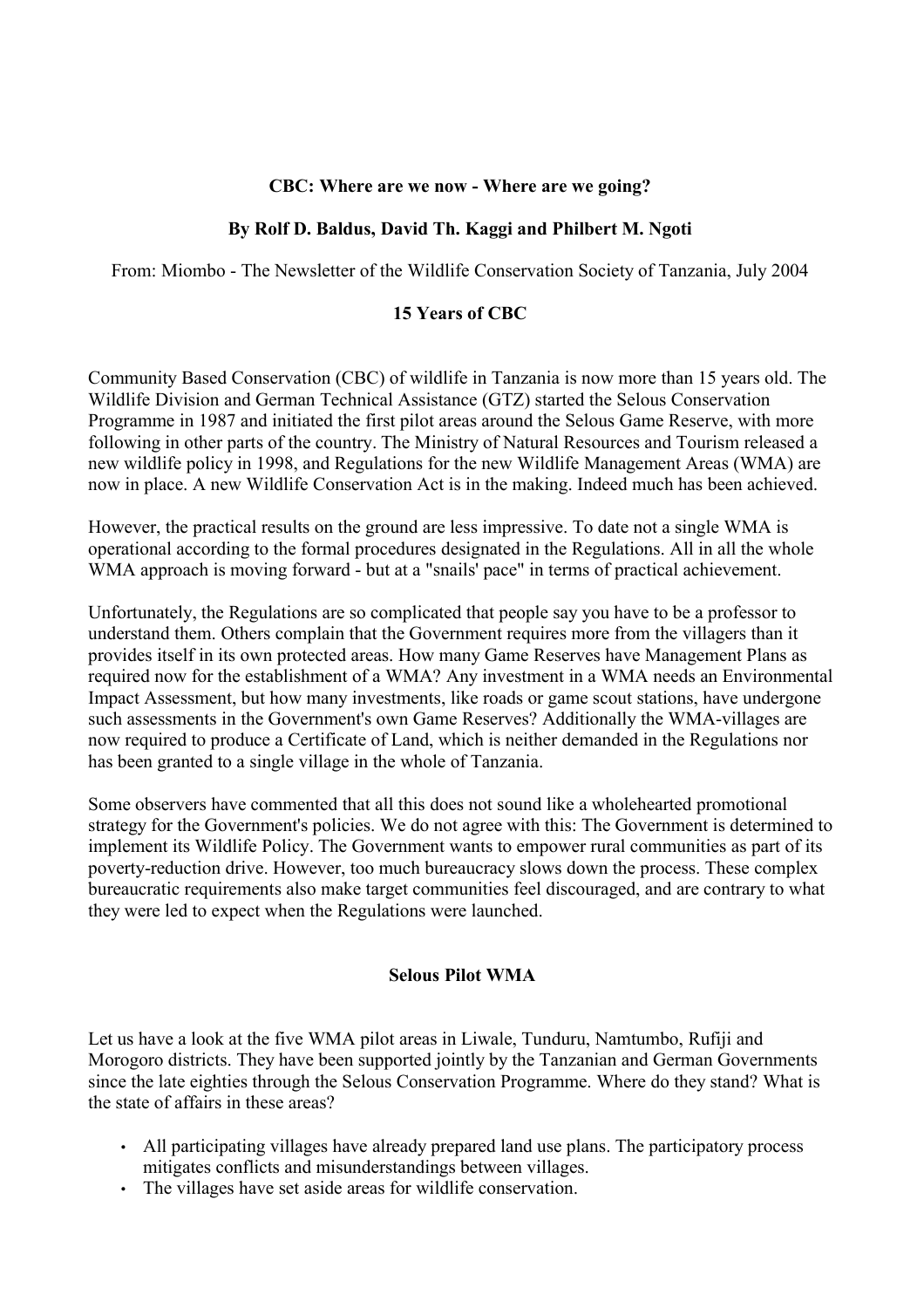- District Natural Resources Advisory Bodies are in position and are functioning.
- Each pilot WMA around the Selous receives an annual hunting quota from the Wildlife Division. The revenue generated by the utilisation of the quotas is used for wildlife conservation and community development.
- On the job training of villagers and village leaders on management, accountability, awareness and sensitisation on CBC and WMA Regulations is on-going and making excellent progress. Formal training of village scouts has also been carried out.
- Crop protection has been improved in all areas due to increased involvement of villages and their scouts.
- Villages are holding transparent annual budget meetings to strengthen accountability.
- The concerned communities are well informed of the WMA concept and the conservation activities going on in their designated areas.
- There are material benefits from the quota and in the case of Jukumu from a hotel lease. Income would be increased more than tenfold, if the WMA would receive the full user rights and could tender or auction the hunting rights.
- Poaching has been significantly reduced and wildlife has come back to areas where it was absent before.

The Jukumu Society in Morogoro District is often affiliated with the CBC and WMA approach in Tanzania because Jukumu has advanced further than the rest of the pilot WMA in the country. Member villages have practiced community wildlife management since the late eighties. Eight years ago 22 villages formed a Community Based Organization (CBO) with the aim to introduce conservation and the sustainable utilization of natural resources. This was supported by the Wildlife Division, the District and GTZ under the Selous Conservation Programme. It was registered under the name "Jumuiya ya kuhifadhi na matumizi bora ya maliasili ukutu" after fulfilling all the requirements. It has met the requirements and became the first pilot WMA in the country to apply for Authorized Association status to the Director of Wildlife. Unfortunately, this application was rejected for technical reasons and Jukumu is now reapplying.

## **Tired of Waiting…**

Another point is the decision by the Government to test their own approach in 16 so called "pilot areas" for three years. It is fully understandable that the Government wants to move carefully and avoid failures, when making such a major paradigm shift, although the villages around the Selous, in Iringa or Ikoma have already practiced wildlife use on a pilot basis for many years. Presently much money is being spent on developing a monitoring system in order to assess the progress of these WMA after the pilot phase. However, most of these "pilot WMA" are presently not operational and none has full user rights. Twatwatwa WMA might even never come into existence, and those WMA in Game Controlled Areas can only start after this legal status has been removed, which may take a long time. It is a concern that there will not be much to evaluate after the pilot phase of three years.

Consequently there is already talk of extending the pilot phase. This would be most unfortunate, if further village would not be allowed to establish their own WMA. The pilot phase could therefore have the effect of a moratorium on the creation of new WMA. If the pilot phase would continue, then the full implementation of the Government's Wildlife Policy in the field of WMA could take decades. And many villages have meanwhile requested to be allowed to start WMA according to the Regulations, e.g. along the Rovuma River, in Kisarawe District or around Katavi and Saadani National Parks.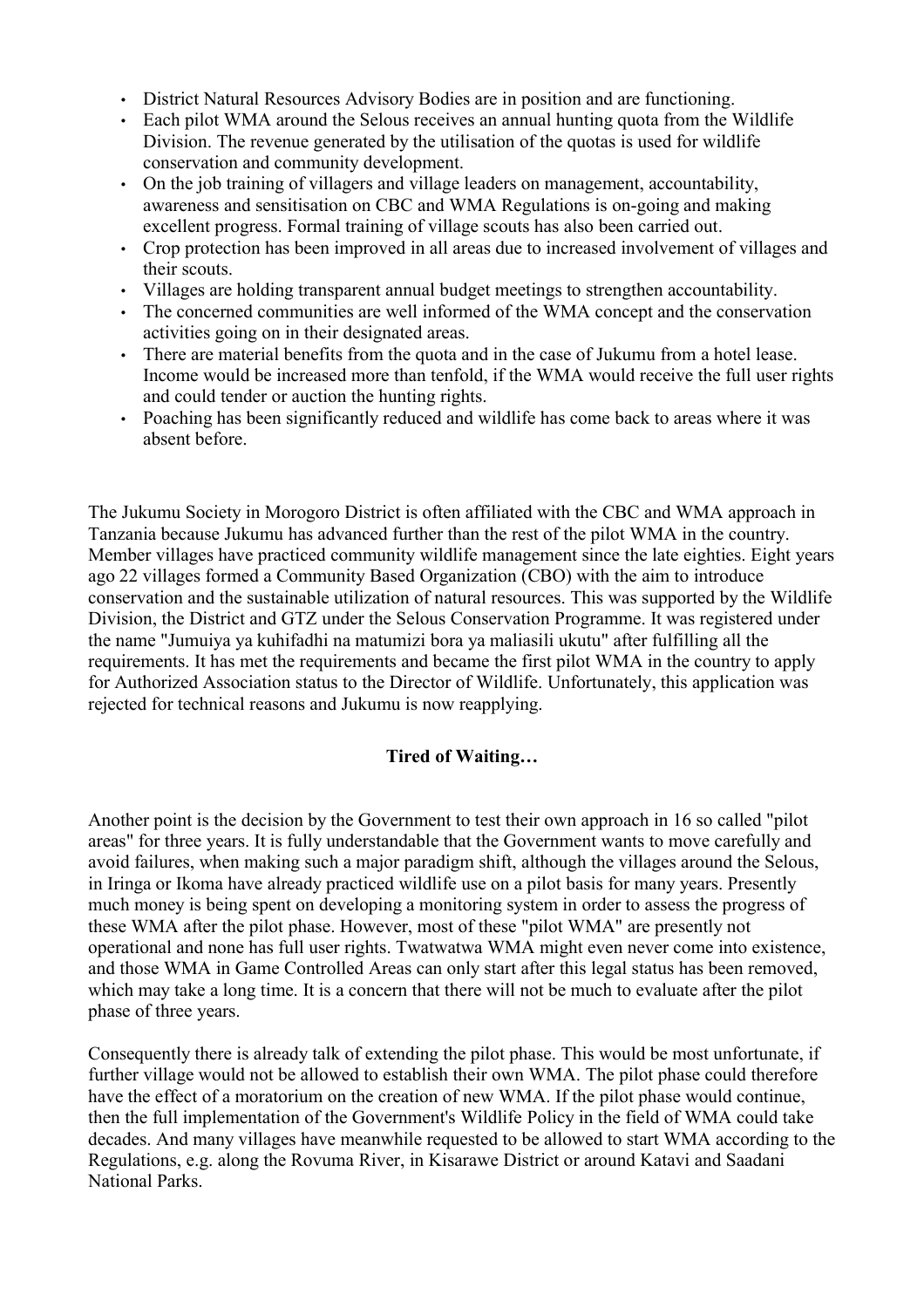Villages have already waited for more than 15 years to see CBC become a reality in Tanzania. Within such a time span a child is born, is brought up and will have nearly completed its education. How far have the WMA "children" developed in those years? Has mother allowed them to take off their nappies? Has father allowed them to use their abilities and earn money for themselves?

One result of the slow progress in the field is that the communities have become frustrated. Many villages have given up waiting for CBC and the establishment of a WMA. They either turn potential wildlife areas into settlements and shambas or they allow outsiders to invest in tourism on their land and pay them directly without waiting for WMA status. Unfortunately village land is often sold for a few shillings to such investors and consequently the future income potential for a WMA is lost.

# **Let's Get Practical!**

The most pressing issue is to allow the WMA to start earning money. The Wildlife Division deserves praise for having already negotiated "benefit sharing" with the Treasury for quite some time. It is now up to the Ministry of Finance to implement the Government's decision and allow the retention of revenues earned by WMA as dictated in the Wildlife Policy. "Benefit sharing" is actually not a very appropriate term. The communities must be allowed to keep all the income and all the fees from photographic tourism and tourist and resident hunting on their land. Why should a farmer be allowed to keep all the cash from selling a cow, but if he sells a buffalo, for which he has been given user rights, he has to share the proceeds with the Government? Instead of benefit sharing, the WMA should pay taxes so that the Government gets its appropriate share too.

The time is ripe to cut through the red tape and make Community Based Natural Resources Management in Tanzania a practical proposition. If wildlife remains a "public good" it will soon be exterminated outside the National Parks and Game Reserves. It is high time the following priorities are acted upon.

- Give all pilot WMA the necessary Authorized Association status as quickly as possible so that they can start operating,
- Give trained Village Scouts identification cards and recognition, and most importantly;
- Give user rights to the WMA so that they can start earning money.

Villagers should be given the right to conserve, manage and use the wildlife on their land. This will serve both poverty reduction and conservation. It is in the interest of the Government, the economy of the country and the rural people.

Disclaimer:

The views and opinions contained in this article reflect the views of the authors and not necessarily those of the organisations they work for.

| <b>Pilot</b><br><b>WMA</b> | Facilitator | Communit   Lan<br><b>v</b> decision<br>for WMA. | plan<br>done | <b>CBO</b><br>d use   formed<br>and<br>registere | Manage<br>ment<br><b>Plan</b><br>done | Resource   Applicatio<br>n for AA,<br>recognition Gazetting,<br>of WMA<br>and user<br>rights | Registration<br><b>Operating</b> |
|----------------------------|-------------|-------------------------------------------------|--------------|--------------------------------------------------|---------------------------------------|----------------------------------------------------------------------------------------------|----------------------------------|
|----------------------------|-------------|-------------------------------------------------|--------------|--------------------------------------------------|---------------------------------------|----------------------------------------------------------------------------------------------|----------------------------------|

## **Development Status of Pilot Wildlife Management Areas**